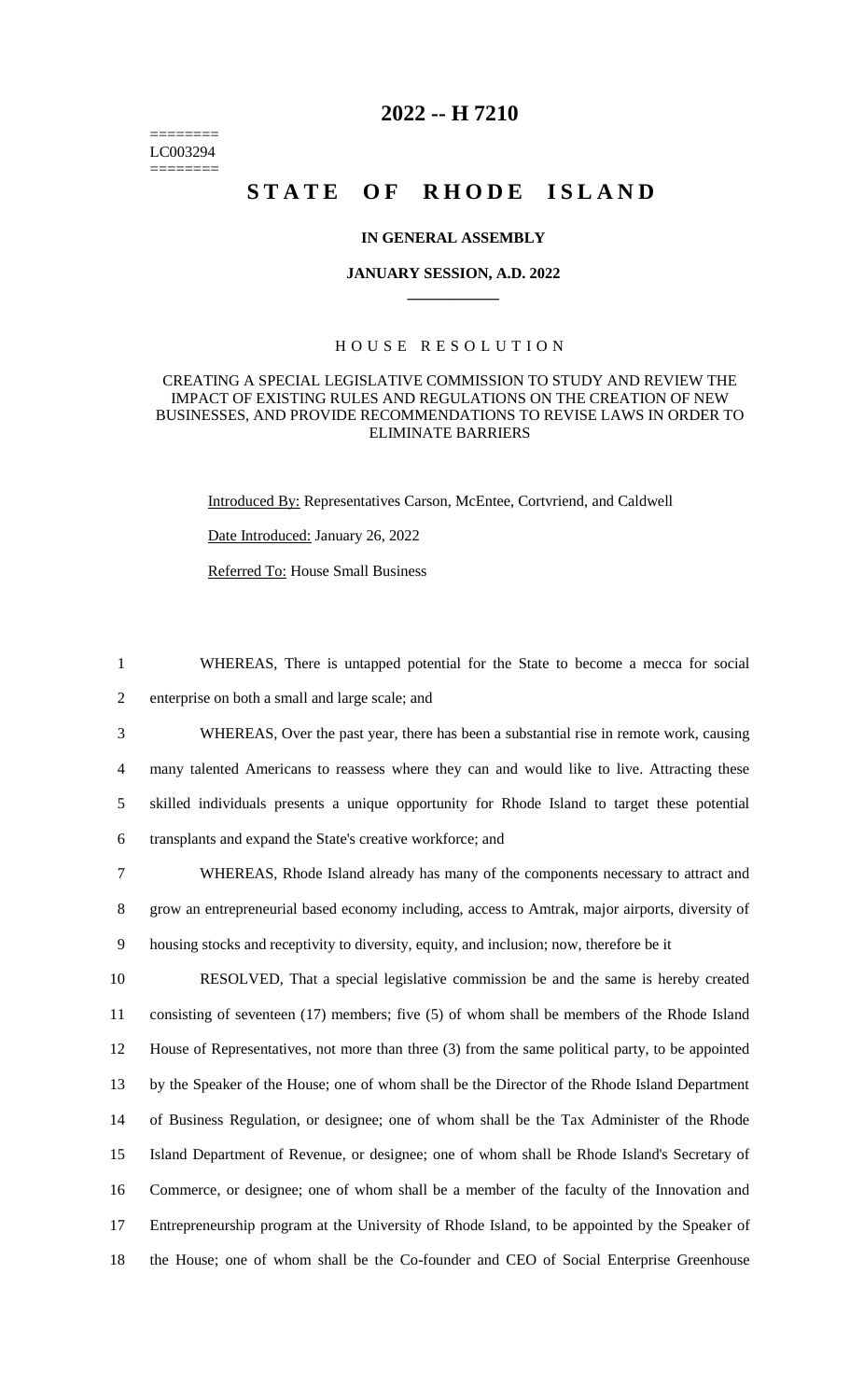(SEG), or designee; one of whom shall be Director of Innovate Newport, or designee; one of whom shall be the Director of RIHub, or designee; one of whom shall be of the President of the RI Black Business Association (RIBBA), or designee; one of whom shall be the Executive Director of Hope & Main, or designee; one of whom shall be the General Manager of the Cambridge Innovation Center (CIC) Providence, or designee; one of whom shall be the President of the Center for Women & Enterprise, or designee; and one of whom shall be District Director for the RI District Office of the US Small Business Association, or designee.

 In lieu of any appointment of a member of the legislature to a permanent advisory commission, a legislative study commission, or any commission created by a General Assembly resolution, the appointing authority may appoint a member of the general public to serve in lieu of a legislator, provided that the Majority Leader or the Minority Leader of the political party which is entitled to the appointment, consents to the member of the general public.

 The purpose of said commission shall be to study and provide recommendations for a comprehensive set of policy and legislative measures to elevate innovation as an economic development priority and a key to economic recovery and resiliency including, but not limited to:

16 • Complete an initial analysis of the State's current innovation ecosystem based on a thorough review of previous and ongoing qualitative and quantitative research;

- Examine the State's contracting and procurement procedures in order to better support new businesses and become more entrepreneur-friendly;
- Establish regulations to direct state agencies to collect and utilize data on new business in order to target methods to reduce barriers for new business creation;
- Research and assess methods and programs to promote opportunities within underserved areas; and
- Develop programs and incentives to build out our infrastructure in order to attract populations of talented individuals who are remote working including additional facilities, such as office, lab, and specialized residential areas; and

 Forthwith upon passage of this resolution, the members of the commission shall meet at the call of the Speaker of the House and organize and shall select a chairperson.

- Vacancies in said commission shall be filled in like manner as the original appointment.
- The membership of said commission shall receive no compensation for their services.

 All departments and agencies of the state shall furnish such advice and information, documentary and otherwise, to said commission and its agents as is deemed necessary or desirable by the commission to facilitate the purposes of this resolution.

The Speaker of the House is hereby authorized and directed to provide suitable quarters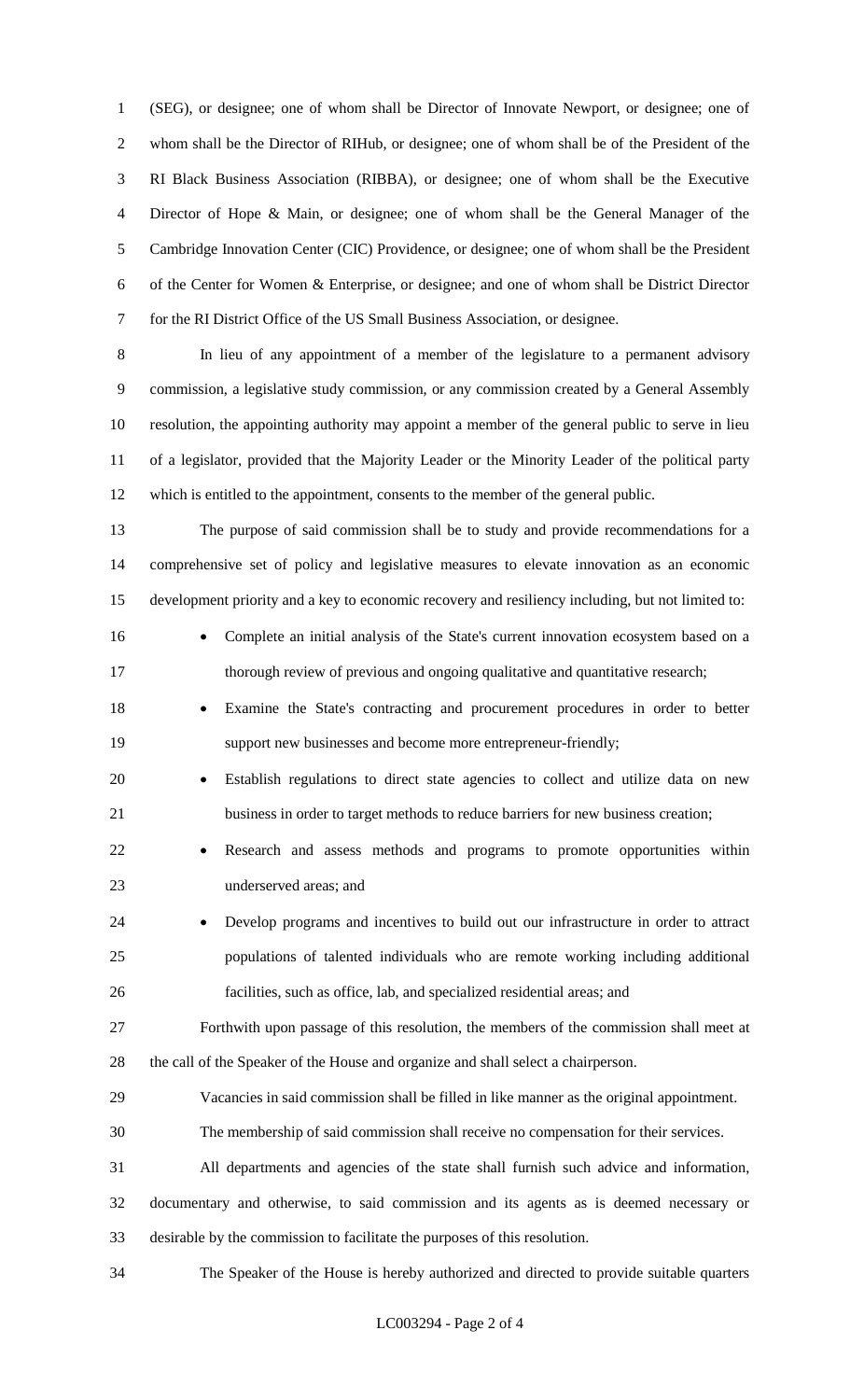- 1 for said commission; and be it further
- 2 RESOLVED, That the commission shall report its findings and recommendations to the
- 3 House of Representatives no later than January 4, 2023, and said commission shall expire on
- 4 March 4, 2023.

======== LC003294 ========